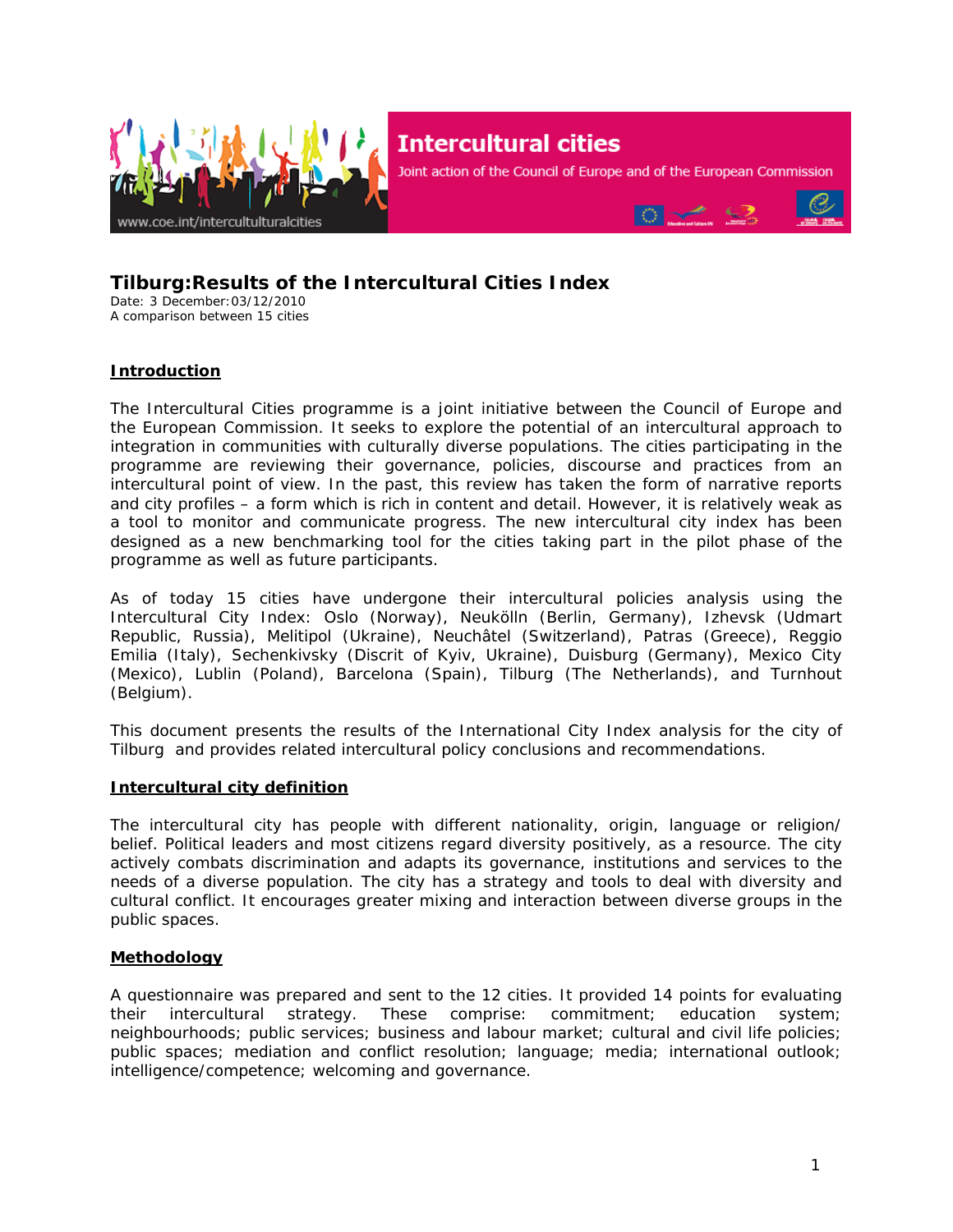The comparison between cities is strictly indicative, given the large difference between cities in terms of historical development; type and scale of diversity, governance models and level of economic development. The comparison is based on a set of formal criteria related to the intercultural approach in urban policies and intended only as a tool for benchmarking, to motivate cities to learn from good practice.



According to the results, Tilburg is positioned 11th among the 15 cities in the sample in relation to the index as it stands at present.

#### **Tilburg -An overview**

Tilburg is a city in The Netherlands. It has a population of 204,863. Dutch make up the majority group (77.10%) of the city's inhabitants. Turkish make up (3.80%) of the city's inhabitants. The most up-to-date GDP/capita figures for Tilburg are of  $\epsilon$ 24,553.

# **1. Commitment**

The optimal intercultural city strategy would involve a formal statement by local authorities sending an unambiguous message of the city's commitment to intercultural principles as well as actively engaging and persuading other key local stakeholders to do likewise.

The rate of achievement of Tilburg's commitment policy goals is slightly lower than the city sample's<sup>1</sup>: 78% of these goals were achieved, while the city sample's rate for commitment policy is 79%.

Tilburg City Council has adopted a number of initiatives which demonstrate its commitment to the intercultural approach. The local authorities have implemented an intercultural strategy and action plan. The city has allocated a budget for the implementation of its intercultural strategy and action plan. The local government has launched an official webpage. The local government has a dedicated cross-departmental co-ordination structure which is responsible for its intercultural strategy and action plan. Local citizens who have done an exceptional thing to encourage intercultural in the local community are acknowledged.

The local authorities may wish to further explore possible commitment policies by: making clear reference to Tilburg 's commitment in the city's speeches and communication more

 $\overline{a}$  $1$  The term " city sample " refers to the weighted average of the twelve intercultural cities in each of the fourteen areas of intercultural governance.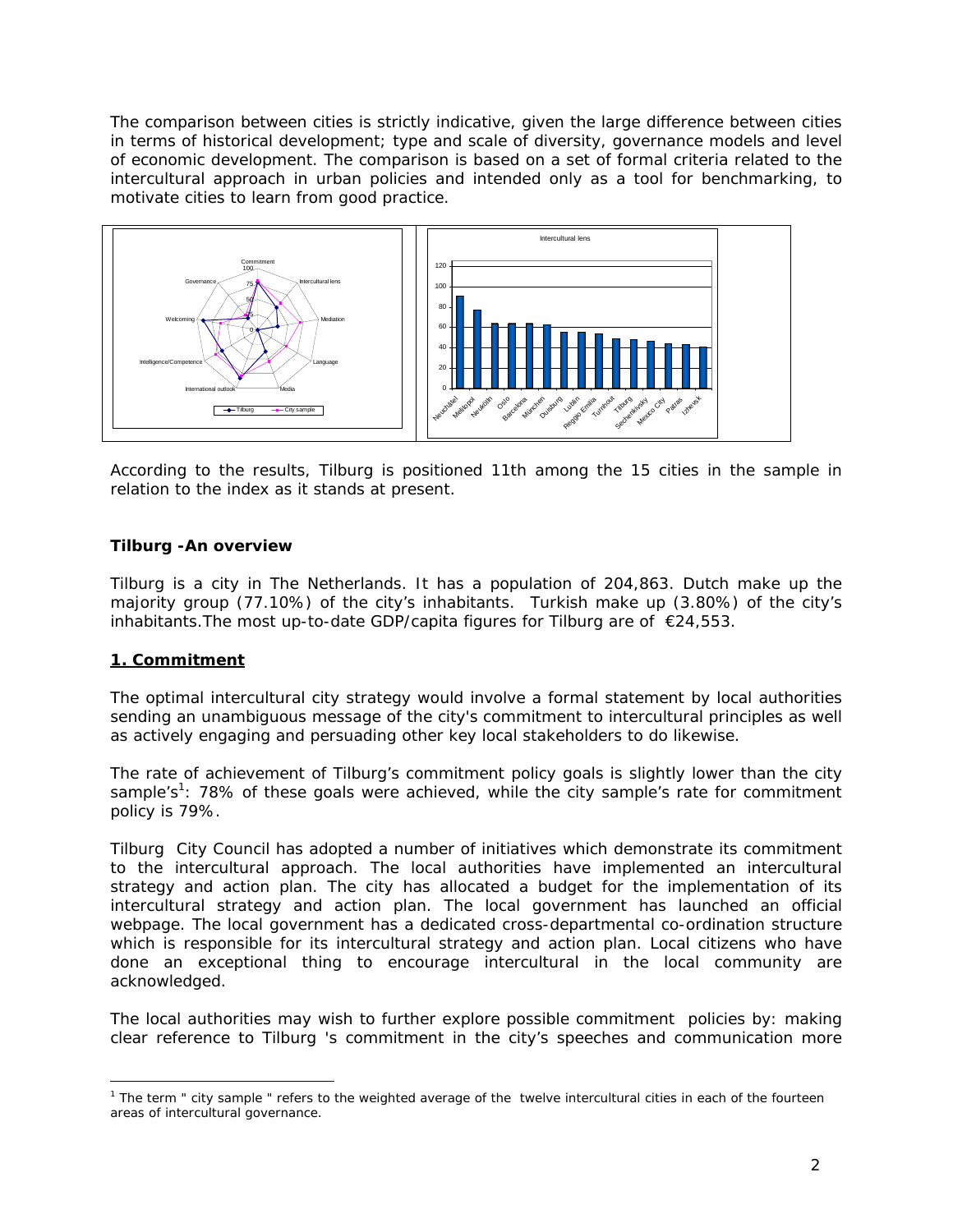frequently; adopting a public statement; as well as implementing an evaluation process for its intercultural strategy/action plan.

#### **2. Education2 policies through an intercultural lens**

School has a powerful influence in society and has the potential to either reinforce or challenge prejudices in a number of ways through the social environment it creates, the guidance it provides and the values it nurtures.

The analysis shows that Tilburg's education policy achievement rate is slightly higher (60%) than the city sample's rate (59%).

According to the answer provided, "in some schools" almost all pupils in primary school come from the same ethnic background.

The municipality has implemented one education policy instrument. Local schools make considerable efforts to involve parents from migrant/minority backgrounds in daily school life.

Making reference to the answers provided, the following neighbourhood policies are "being prepared": to increase the level of ethnic cultural mixing in schools.

Tilburg's City Council might consider ameliorating its education system by: continue promoting local schools which carry out intercultural projects; as well as ensuring that the ethnic background of teachers mirrors the diverse population more frequently.

#### **3. Neighbourhood policies through an intercultural lens**<sup>3</sup>

An optimal intercultural city does not require a "perfect statistical mix" of people and recognizes the value of ethnic enclaves. It is important that residential areas do not act as barriers to an inward and outward free flow of people, ideas and opportunities

Tilburg's neighbourhood policy indicators are considerably higher (75%) than the city sample's rate (64%).

In 70% of Tilburg's neighbourhoods a vast majority<sup>4</sup> of residents come from the same ethnic background. In a couple of the city's neighbourhoods a vast majority of inhabitants come from minority ethnic groups<sup>5</sup>.

Tilburg does encourage residents from one neighbourhood to meet and interact with residents from another from different ethnic/cultural backgrounds. Put simply, the local government does promote interaction between neighbourhoods. The municipality has

 $\overline{a}$ 

<sup>&</sup>lt;sup>2</sup> The term "Education" refers to a formal process of learning in which some people consciously teach while others adopt the social role of learner -(ref. http://highered.mcgraw-

hill.com/sites/0072435569/student\_view0/glossary.html)

 $3$  By "neighbourhood" we understand a unit within a city which has a certain level of administrative autonomy (or sometimes also certain political governance structures) and is considered as a unit with regard to city planning. In larger cities districts (boroughs) have several neighbourhoods. The statistical definition of "neighbourhood" varies from one country to another. Generally, it includes groups of population between 5,000 and 20,000 people. 4 <sup>4</sup> For the purpose of this report, a "vast majority" refers to a situation where more than 80% of residents come

from the same ethnic background.

<sup>&</sup>lt;sup>5</sup> By "minority group" we understand a subordinate group whose members have significantly less control or power over their own lives than the members of a dominant or majority group have over theirs. (ref. http://highered.mcgraw- hill.com/sites/0072435569/student\_view0/glossary.html)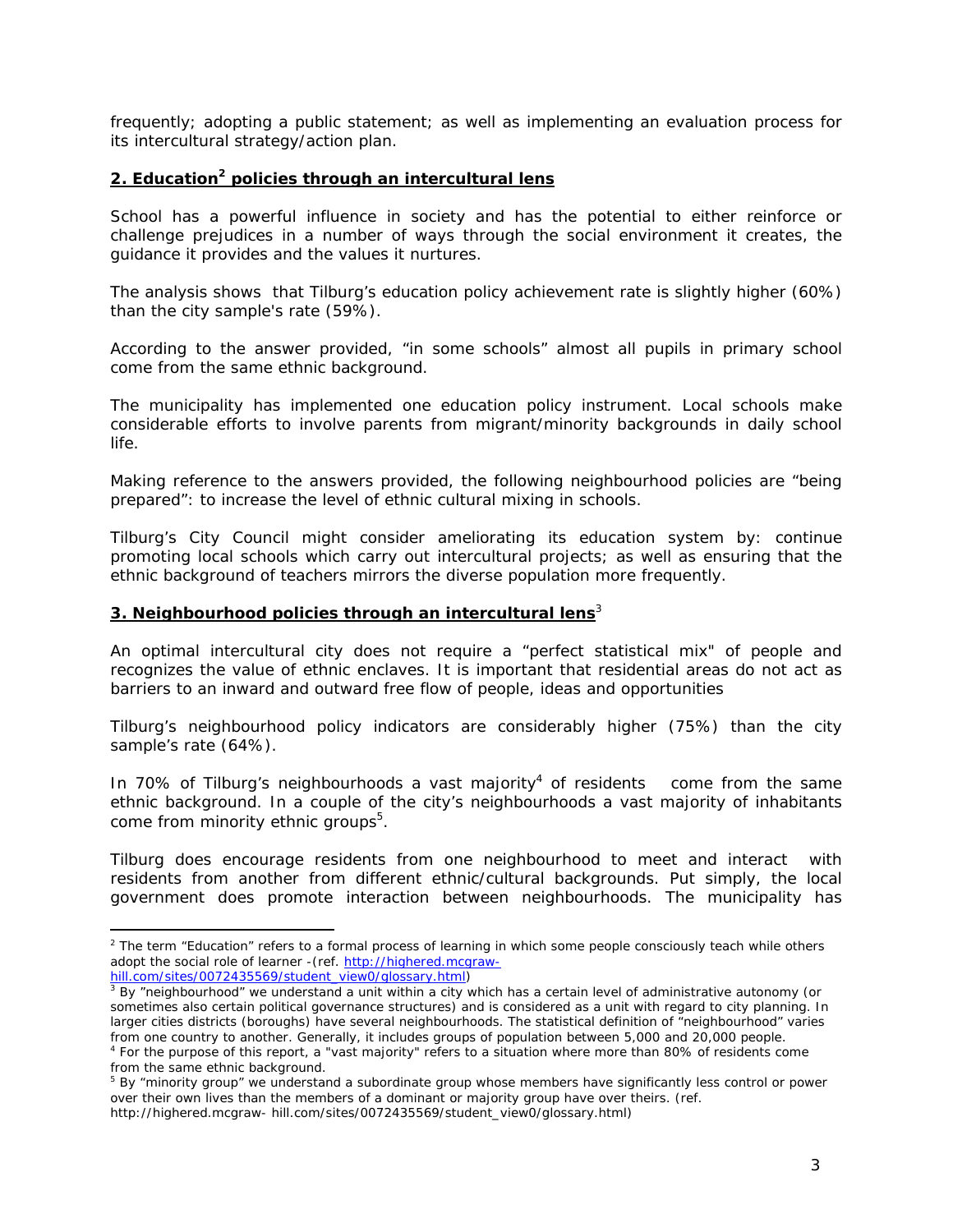implemented a policy which avoids ethnic concentration. The local government also promotes interaction within neighborhoods.



#### **4 Public service policies through an intercultural lens**

An optimal intercultural approach remains open to new ideas and innovation brought by minority groups, rather than imposing a "one size fits all" approach to public services and actions.

The analysis shows that Tilburg's public services policy achievement rate is considerably lower (6%) than the city sample's rate (46%).

A certain level of uncertainty lies over Tilburg's public services initiatives. We are unsure if non-Dutch citizens can seek employment in the local public administration., as this question was not completed by the city's local authorities. The City Council's public services policy goal attainment rate may be rendered less valid as a result.

The city provides one out of the five services in the index which are tailored to the needs of the ethnic/cultural background of its citizens. The municipality offers specific sections and times for women in sports facilities.

The local government may wish to ameliorate its public service initiatives in the future, for instance by: ensuring the ethnic background of public employees mirrors the diverse city's population; implementing a recruitment strategy to ensure this; expanding services which are appropriate for all citizens, including school meals; as well as encouraging intercultural mixing in the private labour market.

#### **5. Business and labour market policies through an intercultural lens**

Tilburg's business and labour market policy indicators are slightly higher than the city sample's: 40% of these goals were achieved, while the city sample's rate for business and labour market policy is 39%.

The municipality has adopted the following best practice recommendations in its business and labour market initiatives. An umbrella organization has been set up to promote diversity and non-discrimination in the workplace. The local government has signed a charter which outlaws discrimination in employment.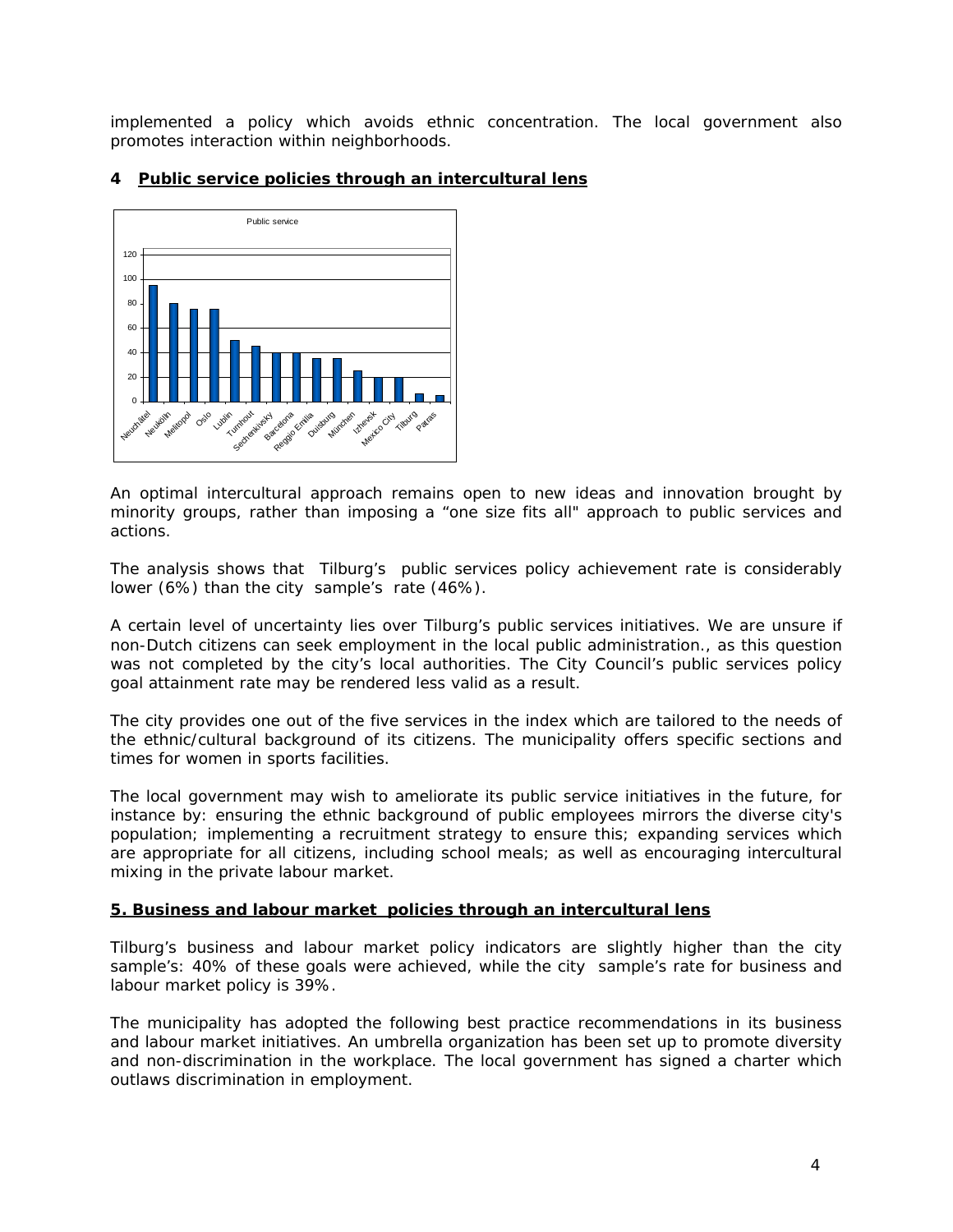The City Council's business and labour market policies may benefit from: encouraging ethnic/cultural minorities businesses to move beyond localized economies to enter into the main stream and higher value added sectors; giving priority to local companies which implement a diversity strategy when procuring its goods and services; as well as encouraging business district/incubators to facilitate mixing between different cultures.

#### **6. Cultural and civil life policies through an intercultural lens**

The time which people allocate to their leisure may often be the best opportunity for them to encounter and engage with inhabitants from a different culture. The city can influence this through its own activities and through the way it distributes resources to other organizations.

Tilburg's cultural and civil life policy goal achievement rate is considerably lower (63%) than the city sample's rate (78%).

Tilburg City Council has implemented the following policies in cultural and civil life. The local city municipality does organize events and activities in the fields of arts, culture and sport to encourage inhabitants from different ethnic groups to mix. Tilburg's local government also organizes public debates and campaigns around the topics of diversity and living together.

We invite Tilburg to consider building upon the city's existing cultural and civil life policies by: using interculturalism as a criterion when allocating grants to associations and initiatives; as well as promoting cultural organizations to deal with diversity and intercultural relations in their productions more frequantly.

#### **7. Public space policies through an intercultural lens**

Well-managed and animated public spaces can become beacons of the city's intercultural intentions. However, badly managed spaces can become places of suspicion and fear of the stranger.

The rate of achievement of Tilburg's public space policy goals is considerably lower than the sample city's: only 40% of these goals were achieved, while the city sample rate for public space policy is 67%.

According to the answer given in the survey, there are no areas in the city which have a reputation of being "dangerous". None of the areas in the city are dominated by one ethnic group and make other inhabitants feel unwelcome.

The municipality may wish to ameliorate its public spaces initiatives for instance by: encouraging intercultural mixing in public libraries, museums, playgrounds, squares; when reconstructing an area proposing different forms and places of consultation to reach out to its diverse inhabitants; as well as taking into consideration the ethnic/cultural backgrounds of the city's citizens, when designing and managing new public spaces and libraries.

#### **8. Mediation and conflict resolution polices**

The optimal intercultural city sees the opportunity for innovation and greater cohesion emerging from the very process of conflict mediation and resolution.

The analysis shows that Tilburg's mediation and conflict resolution policy achievement rate is considerably lower than (33%) the city sample's rate (70%).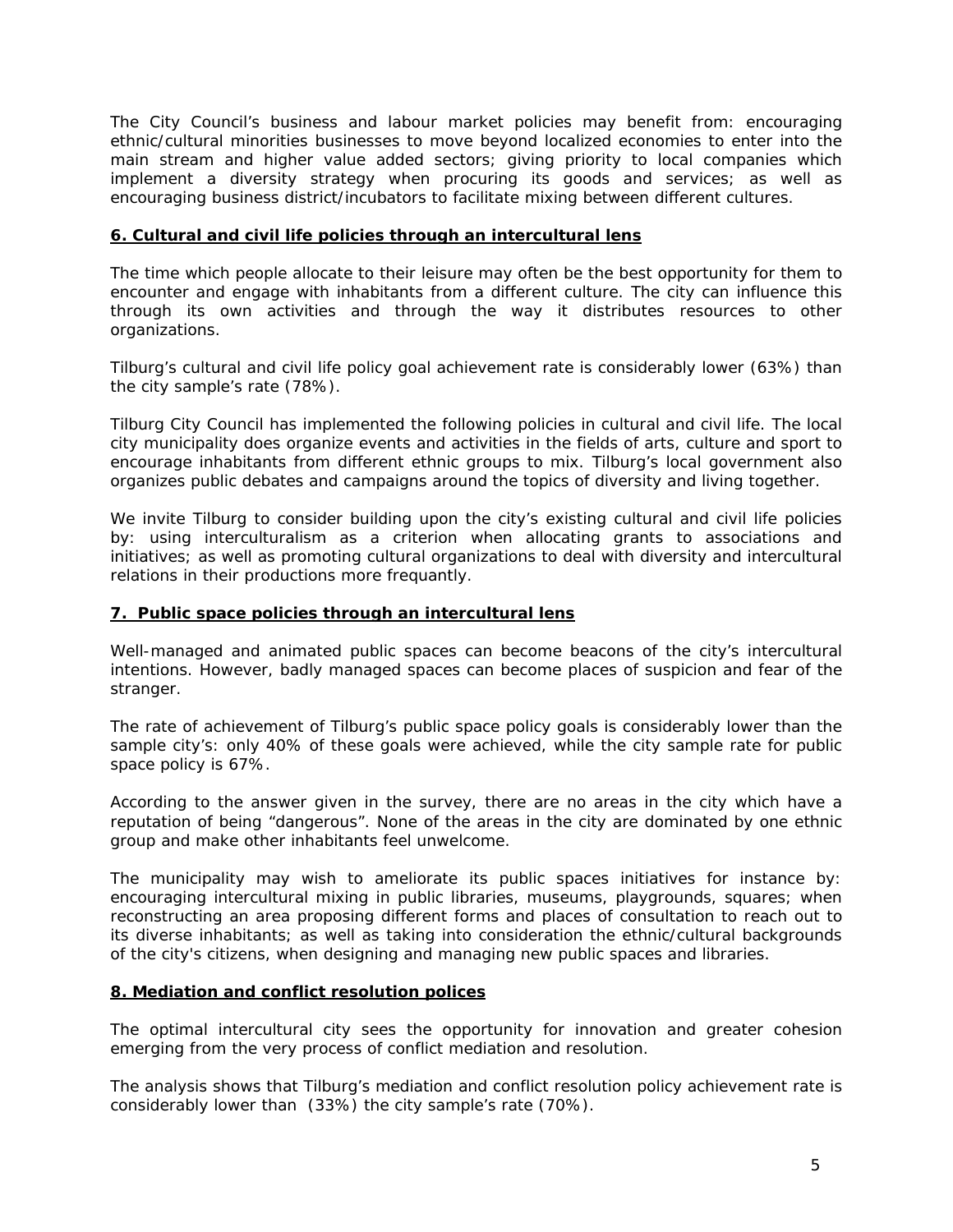The city has implemented various a mediation and conflict resolution initiative. The city has set up an organization which deals specifically with inter-cultural relations.

# 9. Language<sup>6</sup>



Tilburg 's language policy achievement rate is drasticaly lower (0%) than the city sample's rate (53%).

The local City Council might consider ameliorating its language initiatives for instance by: providing specific language training in the official languages tailored for hard- to-reach groups; incorporating migrant/minority languages as part of the regular curriculum at schools; providing migrant minority language courses as a mother tongue for migrant children; ensuring all of the city's citizens are eligible to receive training in migrant/minority languages; offering financial support to minority newspapers/journals and minority radio programmes; supporting projects that give a positive image to migrant/minority languages; as well as supporting TV programmes that are broadcasted in other languages than the majority ethnic language.

#### **10. Media policies**

 $\overline{a}$ 

The media has a powerful influence on the attitudes to cultural relations and upon the reputations of particular minority and majority groups. Local municipalities can influence and partner with local media agencies to achieve a climate of public opinion more conducive to intercultural relations.

38% of Tilburg's media policy goals were achieved while the city sample's attainment rate for these goals is 54%.

Making reference to the answers provided, one specific policy is adhered to only 'occasionally'. This initiative seeks to promote a positive image of migrants and minorities in the media through targeted press meetings and dedicated newspaper columns. The City Council's media strategy and diversity approach would benefit from ensuring this policy adhered to more often in the future.

The municipality has implemented a media policy instrument. For instance, the city's information services are instructed to promote harmonious intercultural relations.

<sup>&</sup>lt;sup>6</sup> By language we understand an abstract system of word meanings and symbols for all aspects of culture. It also includes gestures and other nonverbal communication. (ref- http://highered.mcgrawhill.com/sites/0072435569/student\_view0/glossary.html)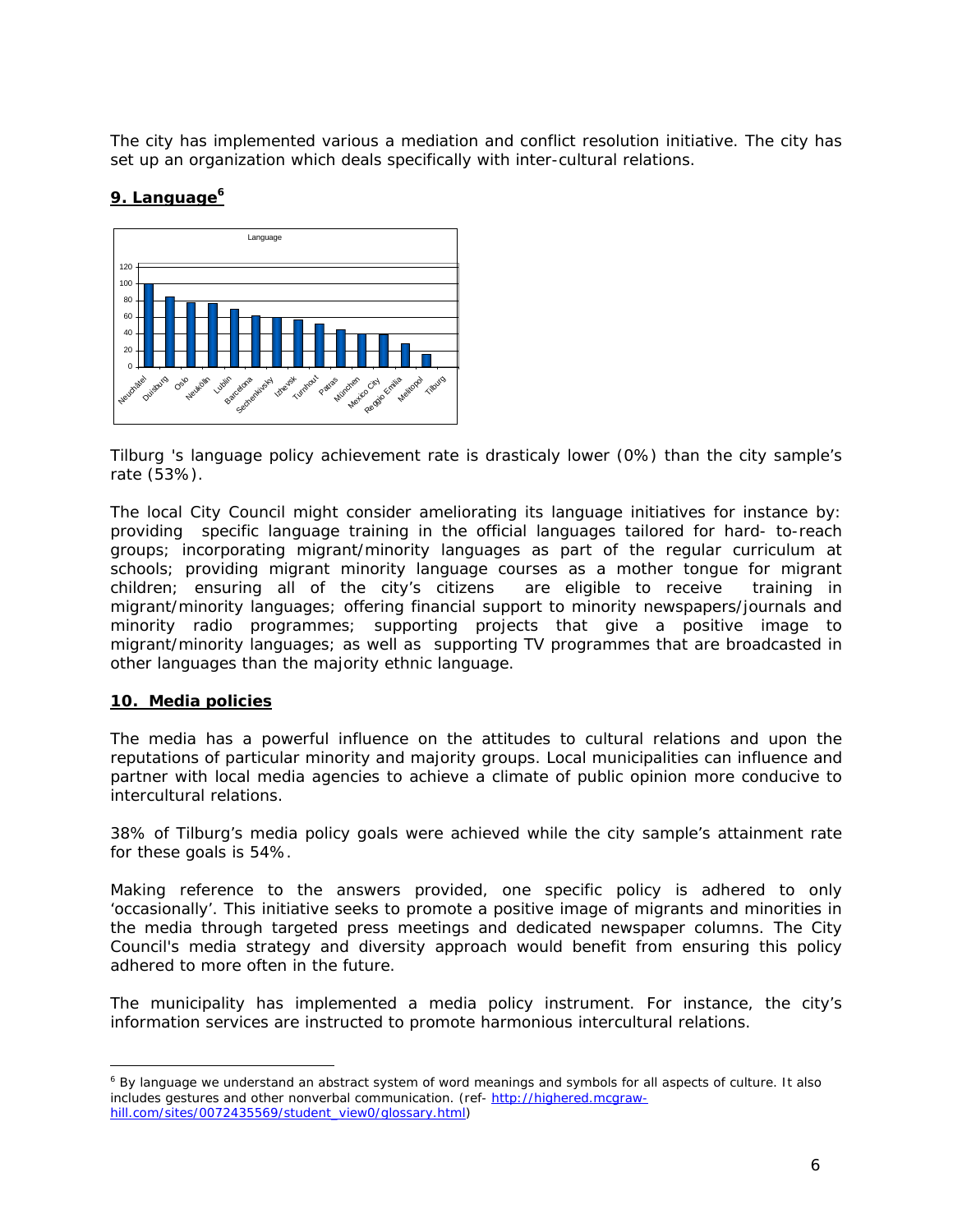Tilburg's intercultural media policy may want to consider: providing advocacy/media training/mentorships for journalists from minority backgrounds; as well as monitoring the way in which local media portrays minority groups.

# **11. International outlook policies**



An optimal intercultural city would be a place which actively sought to make new connections with other places for trade, exchange of knowledge, as well as tourism.

Tilburg's international outlook policy indicators are slightly higher (83%) than the city sample's (79%).

The municipality has implemented various international outlook policy instruments. The city has put into practice a policy to encourage international co-operation. A specific financial provision has been introduced to achieve this. An agency has been set up to monitor and develop the city's openness to international connections. Tilburg City Council provides support to local universities in order to attract foreign students. In addition, the city ensures that foreign student populations take an active part in the city life.

The city may wish to further explore possible international outlook policies, for instance by ensuring that the city develops projects and policies for economic relations with its migrant population's countries of origin.

#### **12. Intelligence competence policies**

A competent public official in an optimal intercultural city should be able to detect and respond to the presence of cultural difference, and modulate his/her approach accordingly, rather than seeking to impose one mode of behaviour on all situations.

The attainment rate of Tilburg's intelligence competence policy goals is considerably lower than the city sample's: 67% of these goals were achieved, while the city sample rate for intelligence competence policy is 78%.

The municipality has adopted the following best practice recommendations in Tilburg's intelligence competence initiatives. Information regarding diversity and intercultural relations is mainstreamed to inform the local government when formulating new initiatives. The municipality also conducts surveys to find out how inhabitants perceive migrants/ minority groups.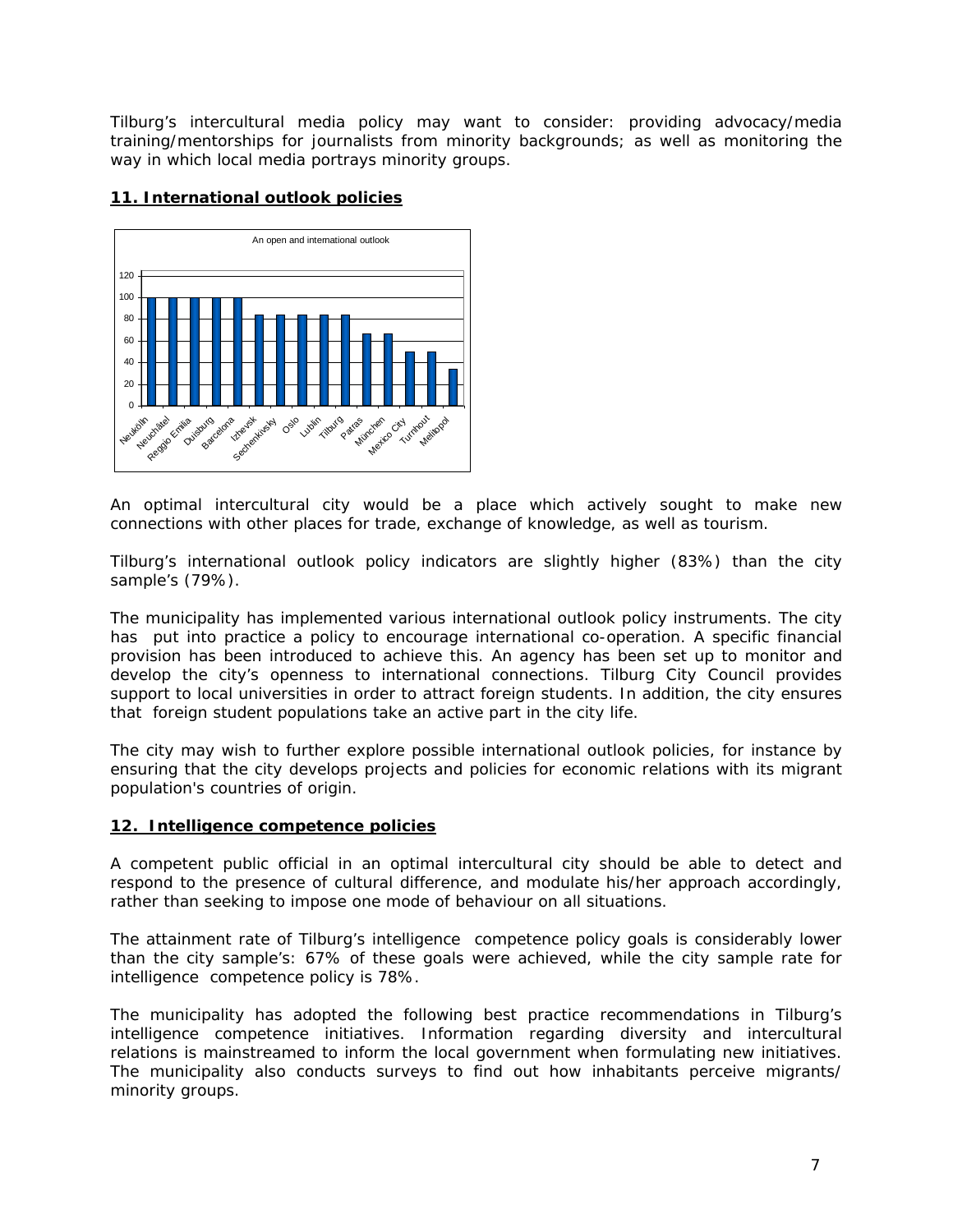We invite Tilburg to consider building upon the city's existing intelligence competence policies by promoting intercultural competence amongst staff and officials through interdisciplinary seminars, information networks and training courses.

# **13. Welcoming policies**



People arriving in a city for an extended stay (whatever their circumstances) are likely to find themselves disorientated and in need of multiple forms of support. The degree to which these measures can be co-coordinated and delivered effectively will have a significant impact on how the person settles and integrates.

Tilburg's welcoming policy goal achievement rate is considerably higher (90%) than the city sample's attainment rate (61%).

Tilburg's municipality has implemented several welcoming initiatives which help explain its benchmarking results pertaining to welcoming. For instance, the city has set up a designated agency to welcome newcomers. The City Council has published a comprehensive package of information to aid newly arrived foreign residents. The local government has launched city services and agencies which provide support tailored specifically for students, refugees and migrant workers. The municipality greets newcomers in the presence of the local government's officials.

The city may wish to further explore possible welcoming policies for instance by: expanding the different city services and agencies to include family members.

# **14. Governance policies**

Perhaps the most powerful and far-reaching actions which a city can take in making it more intercultural are the processes of democratic representation and decision making.

25% of Tilburg's governance policy goals were achieved while the city sample's attainment rate for these goals is 31%.

Tilburg's local authority has implemented a good governance policies. Newcomers are eligible to vote in local election "immediately".

The local government may wish to further explore possible governance policies by: setting up an independent political body to represent all ethnic minorities living in the city; as well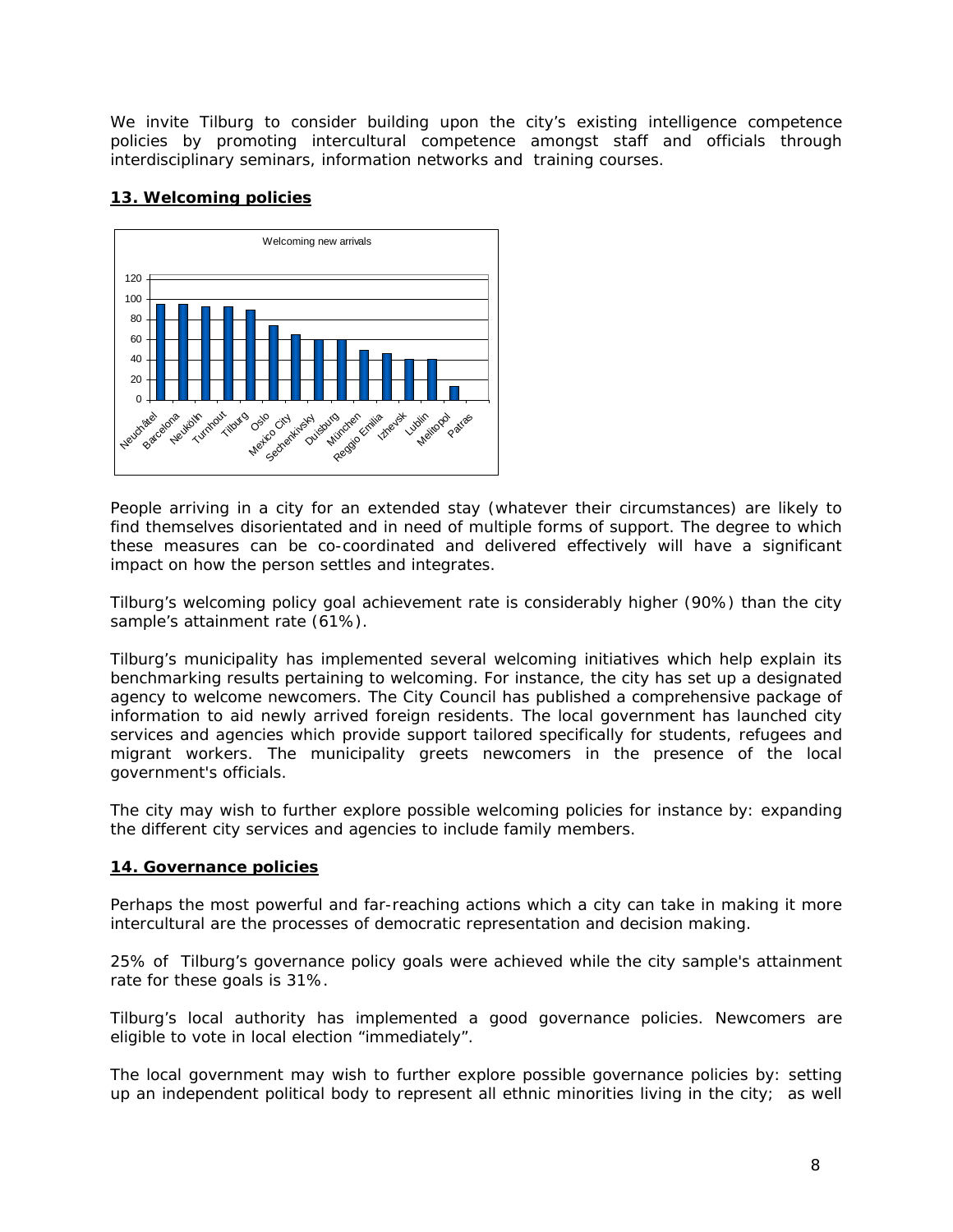as establishing standards in the representation of migrant minorities in mandatory bodies which supervise schools and public bodies.

#### **15 Conclusions**

The local administration has initiated various **commitment** initiatives including: adopting an intercultural city strategy and action plan; launching an official webpage; allocating a budget for the implementation of its intercultural strategy and action plan; setting up a dedicated body responsible for its intercultural strategy and action plan; as well as promoting the intercultural approach in the community by honouring and recognizing individual acts that encourage interculturalism.

The city has introduced **education** initiatives, including making considerable efforts to involve parents from migrant/minority backgrounds in daily school life

The city has introduced **neighbourhoods** initiatives, including: promoting interaction between neighbourhoods; implementing a policy which avoids ethnic concentration as well as promoting interaction within neighborhoods.

The local administration has initiated a **public service** initiatives comprising: providing services appropriate for all citizens from different ethnic cultural backgrounds including women-only sections or times in sport facilities.

The city has introduced numerous initiatives in the **business and labour market,** including: setting up an umbrella organization which promotes diversity and non discrimination in the workplace; as well as adopting a charter which outlaws discrimination in local businesses/other organizations.

The municipality has implemented various policies in **cultural and civic life** comprising: organizing events and activities in the field of arts, culture and sport to encourage cultural mixing between inhabitants; as well as organizing public debates and campaigns on diversity and living together.

Its **public spaces** policy includes having no areas in the city which are reputed as "dangerous".

Tilburg City Council has also adopted the following best practice recommendation in **mediation and conflict resolution,** including setting up an organization which deals specifically with inter-cultural relations.

The local government has introduced **media** polices including instructing the city's information services to promote harmonious intercultural relations.

The benchmarking results pertaining to Tilburg 's **international outlook** policy goal achievement rate confirm that Tilburg City Council has introduced more initiatives than the sample city. They include: adopting a specific policy that encourages international cooperation; allocating a specific financial provision for this policy; setting up an agency which monitors and develops the city's openness to international connections; encouraging universities that attract foreign students; as well ensuring that foreign student populations participate in the city's daily life.

Tilburg City Council has adopted several initiatives which promote **intelligence competence.** They comprise: mainstreaming information about diversity and intercultural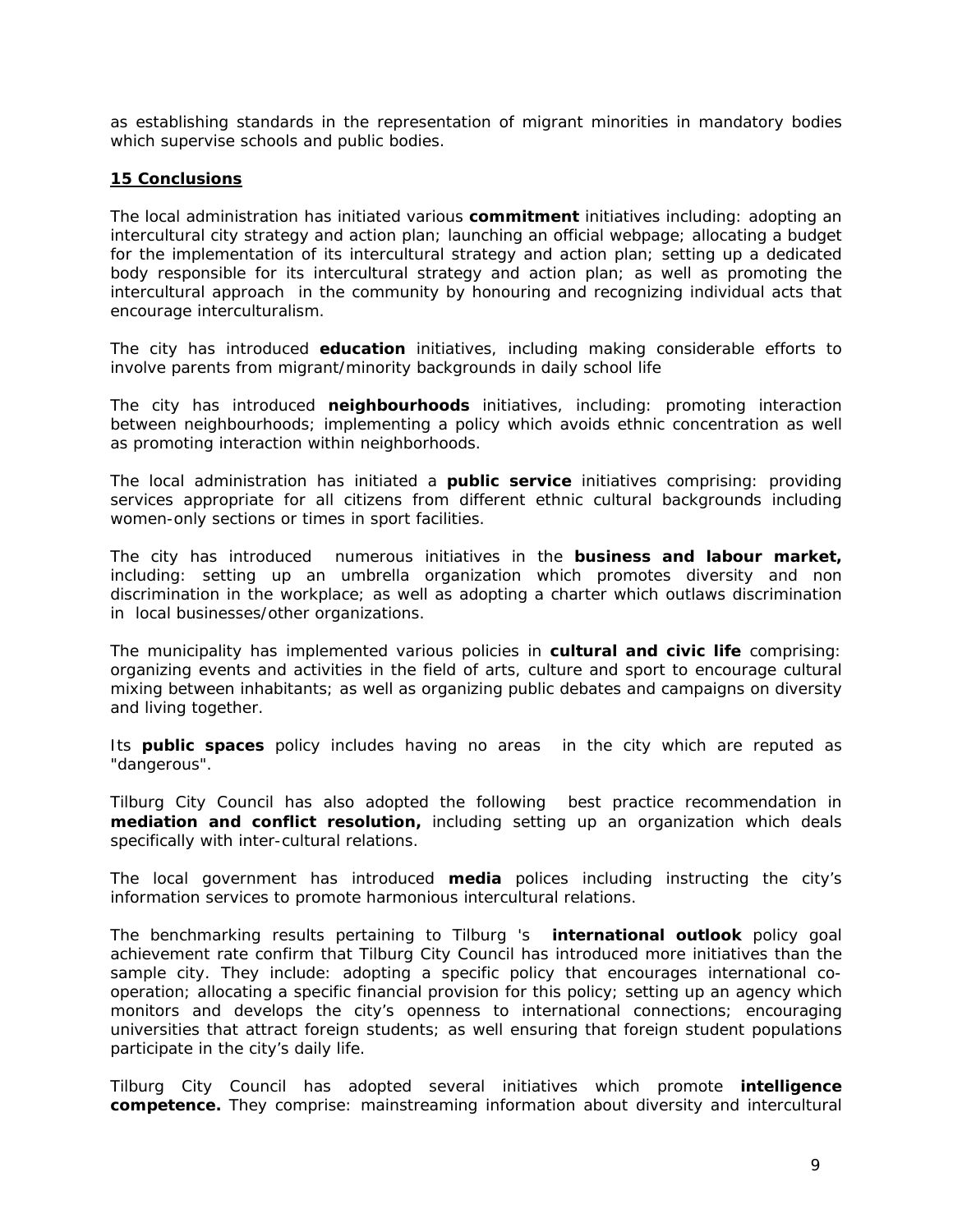relations to feed back into the city government's policy formulation; as well as conducting surveys concerning local inhabitants' perceptions of migrants.

Tilburg has initiated several **welcoming** initiatives including: creating a designated agency to welcome newcomers; publishing a comprehensive package of information and support for newly arrived residents; setting up different city services and agencies which provide welcome support for, students, refugees and migrant workers; as well as greeting newcomers in the presence of the local government's officials.

The local authority has implemented the following good practice recommendations pertaining to **governance** including: ensuring newcomers are eligible to vote in local elections "immediately".

#### **16. Recommendations**

The local authorities may wish to further explore possible **commitment** policies by: making clear reference to Tilburg 's commitment in the city's speeches and communication more frequently; adopting a public statement; as well as implementing an evaluation process for its intercultural strategy/action plan.

Tilburg's City Council might consider ameliorating its **education** system by: continue promoting local schools which carry out intercultural projects; as well as ensuring that the ethnic background of teachers mirrors the diverse population more frequently.

The local government may wish to ameliorate its **public service** initiatives in the future, for instance by: ensuring the ethnic background of public employees mirrors the diverse city's population; implementing a recruitment strategy to ensure this; expanding services which are appropriate for all citizens, including school meals; as well as encouraging intercultural mixing in the private labour market.

The City Council's **business and labour market** policies may benefit from: encouraging ethnic/cultural minorities businesses to move beyond localized economies to enter into the main stream and higher value added sectors; giving priority to local companies which implement a diversity strategy when procuring its goods and services; as well as encouraging business district/incubators to facilitate mixing between different cultures.

We invite Tilburg to consider building upon the city's existing **cultural and civil life** policies by: using interculturalism as a criterion when allocating grants to associations and initiatives; as well as promoting cultural organizations to deal with diversity and intercultural relations in their productions more frequantly.

The municipality may wish to ameliorate its **public spaces** initiatives for instance by: encouraging intercultural mixing in public libraries, museums, playgrounds, squares; when reconstructing an area proposing different forms and places of consultation to reach out to its diverse inhabitants; as well as taking into consideration the ethnic/cultural backgrounds of the city's citizens, when designing and managing new public spaces and libraries.

The local City Council might consider ameliorating its **language** initiatives for instance by: providing specific language training in the official languages tailored for hard- to-reach groups; incorporating migrant/minority languages as part of the regular curriculum at schools; providing migrant minority language courses as a mother tongue for migrant children; ensuring all of the city's citizens are eligible to receive training in migrant/minority languages; offering financial support to minority newspapers/journals and